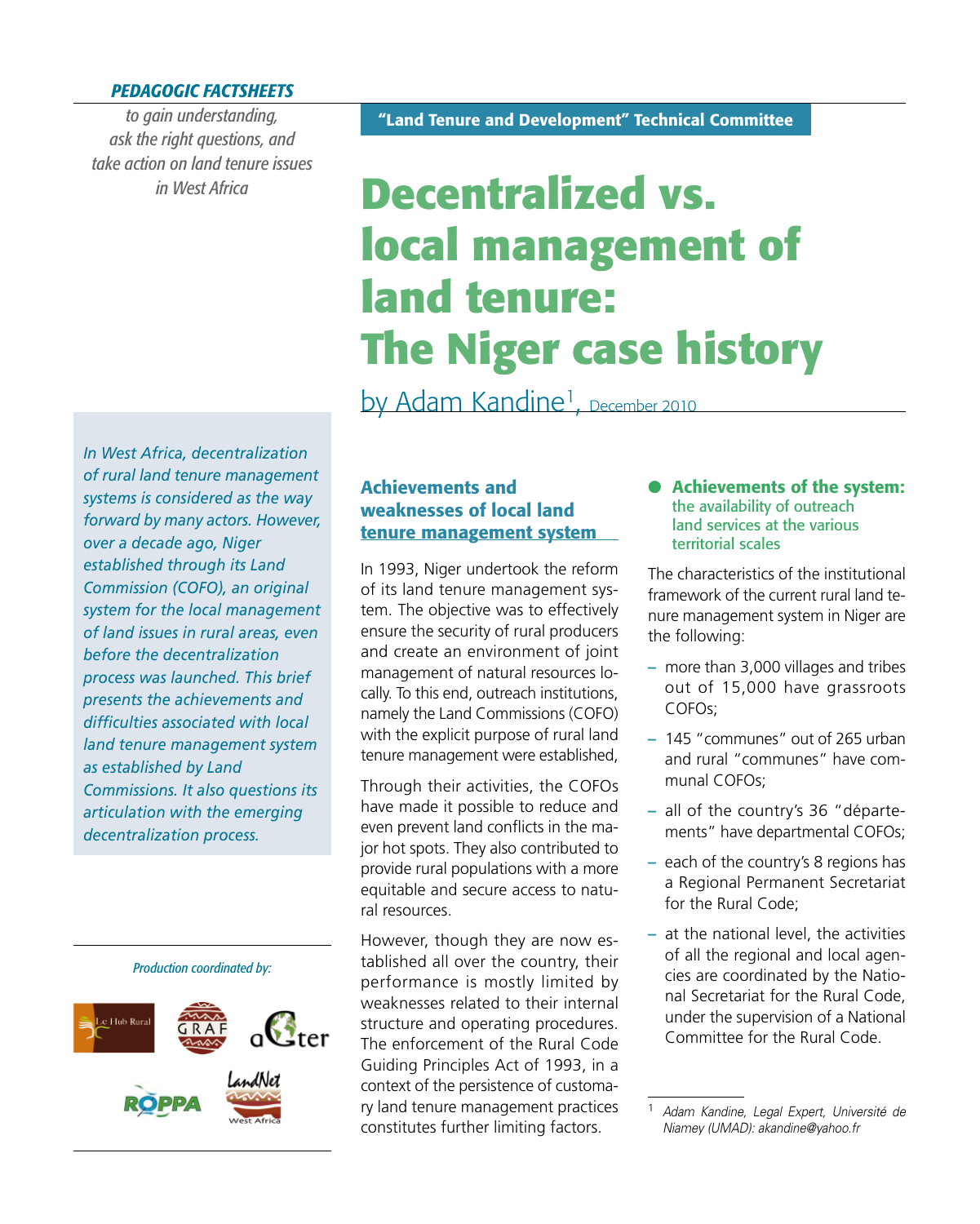The COFO is the mainspring of an implementation arrangement for land tenure management system reform. As a joint venture with an equal representation of the central government on the one hand, and local elected representatives, customary authorities and rural producers, on the other hand, the Land Commission is considered as the most appropriate platform for the promotion of decision-making processes that address the land specificity of each locality.

The COFO should, at each territorial level, involve all the key actors of the rural land tenure management system. However, we note the prevalence of government and territorial authorities. This is particularly obvious in the representation of technical services within the COFOs and, above all, in the

#### **The mandates of COFOs are the following:**

- **>** disseminating laws;
- **>** granting land titles for individual or undivided estates;
- **>** granting pastoralists' priority rights for the use of entitlements on their usual land;
- **>** counting, delimitating and marking shared resources (stock passes, pastoral enclaves, as well as pastures, forests, public water points, etc.);
- **>** certifying land transactions in writing (sale, donation, hiring, lending, customary pledges);
- **>** preparing and keeping rural records;
- **>** preparing rural concessions;
- **>** contributing to land development planning;
- **>** controlling natural resource development.



fact that the latter are chaired by the Mayor at the communal level and by the "Préfet" at the departmental level.

COFOs have outreach capacities that apply to all categories of land and natural resources at the local level.

The COFOs carry out all their assigned missions, but, in general, with the financial, logistical and technical support of the projects and programs that assist with the implementation of the Rural Code enforcement process.

A COFO is an autonomous local administrative body. As such, its decisions equate to administrative acts and, therefore, can be subject to administrative appeal before the "Préfet" or to action for abuse of authority before the relevant administrative jurisdictions through legal procedures.

#### **Weaknesses of the system: how legitimate and sustainable are the COFOs?**

COFOs are still limited by quasi-structural weaknesses. Among others, the weaknesses identified relate to the following:

- $-$  difficulty in identifying legal representatives, especially those who represent rural producer groups;
- **–** few adequate information and extension tools;
- **–** excessive mobility of some members, particularly the representatives of technical services;
- **–** erratic occurrence of the COFO general meetings;
- **–** limited equipment and operating means.

In addition, though they are expected to be financed through direct contributions from the government's budget and by territorial authorities, the COFOs are now overly dependent on external support, especially from development projects, which raises the issue of their sustainability.

On the other hand, the ongoing predominance of customary authorities in local land tenure management could reduce the effectiveness of the new local land tenure management system. Indeed, the traditional attributions of customary autho-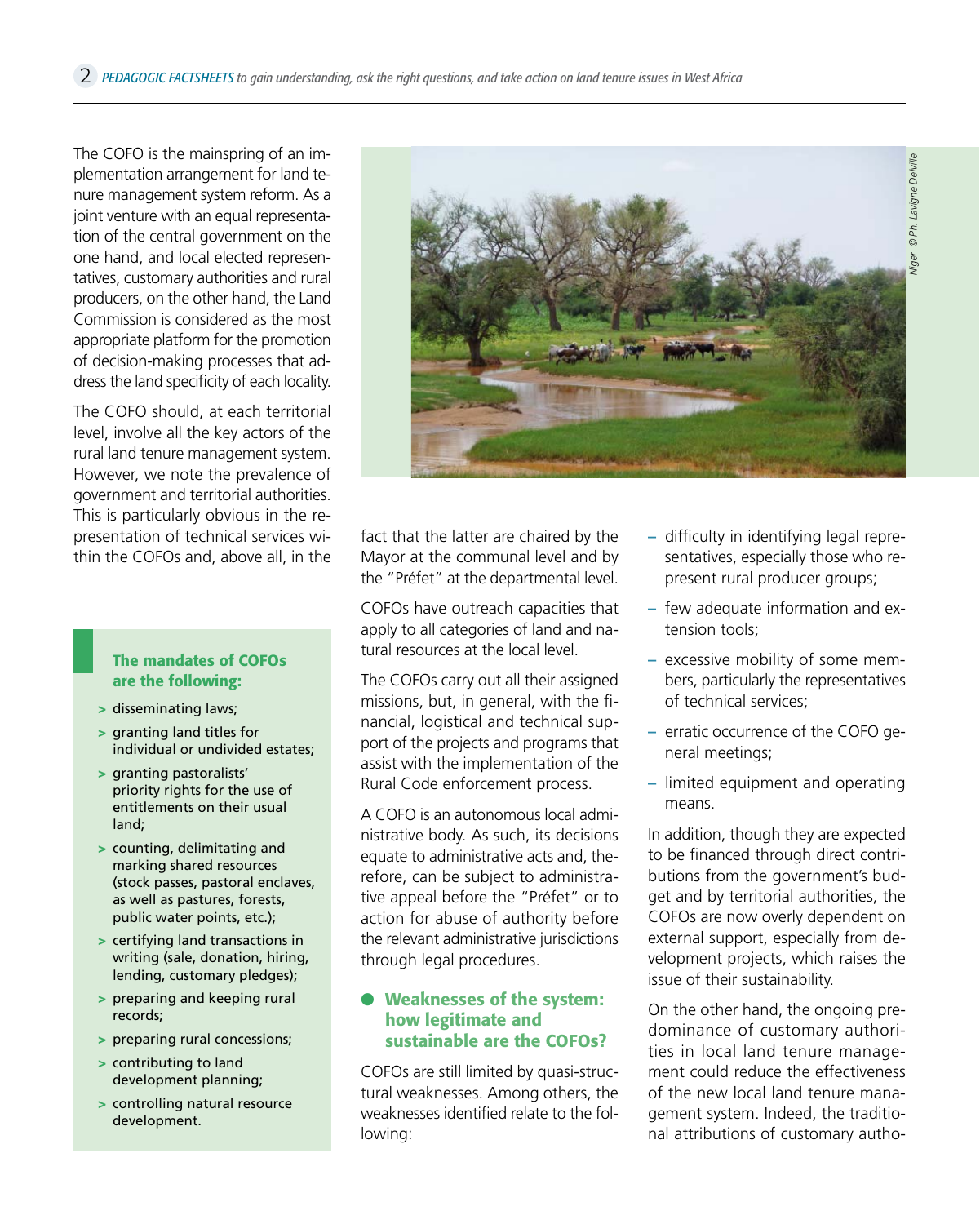

rities in land tenure management are only very marginally challenged in the field, hence the conflict between both parallel land tenure management systems at the local level.

Although they are members of the COFO and therefore involved in its activities, customary authorities still act according to customs and traditions as to land allocation, organize natural resource management and even sometimes levy duties for their sole benefit, royalties on the exploitation of certain natural resources, (natron for example). In addition, customary authorities enjoy important privileges in land conflict resolution. According to the law, any legal procedure related to a land conflict must absolutely be preceded by an attempt at reconciliation before customary authorities. The role of these entities in land conflicts settlement makes them a category of particularly powerful local actors, especially in the current context of resource depletion.

The local land tenure management system was expected to be consensual in order to help the COFO address the

concerns of all categories of actors of decision-making processes. But, the COFO seems to be powerless in terms of adjudication of land concessions to some categories of people, including foreign private investors.

According to the law, the COFOs should provide advice all along the rural concession adjudication process that may give rise to the acquisition of an ownership right. In practice, the COFOs are only "informed" or "notified" of the requests of businessmen, politicians or foreign investors. This is all the more unfortunate, given that actors usually require large areas of rural land, especially in pastoral areas.

The most illustrative case is that of the recent adjudication, in 2006, of three rural concession deeds in the Niger River valley (Dosso region), to two groups of investors from the Kingdom of Saudi Arabia, on a total of 15 922 hectares of land. The COFOs of the region were seldom involved in the adjudication process, though they are in charge of recording of the said concessions in their respective rural registers and providing guidance on the possible adjudication of a final concession deed.

# **The local land tenure management system in the context of decentralization**

Decentralization reforms are actually embodied in the 2003 laws, which governed the organization of the first local elections in 2004. According to these laws, there is now a reallocation of developmental decision-making powers between the government and territorial authorities. This reallocation of powers takes the form of a transfer of part of the government's authority to territorial authorities. Decentralization has made addressing the land tenure issue and natural resource management one of the main pillars of sustainable local development.

A major challenge related to the local development process is to effectively meet the increasing demand for rural producers' land securing through the establishment of a consistent system involving territorial authorities.

## **Towards the harmonization of local actors' interventions**

An analysis of the provisions of the decentralization laws shows that, on balance decentralized entities have very little capacity in land tenure management. Indeed, legal provisions on the transfer of responsibilities are very restrictive. It simply stipulates that the government can transfer responsibilities related to the "territorial authorities' land estate". In other words, territorial authorities are empowered only in respect of public estate, excluding any capacity for the management of private land rights. However, this legislative stance makes sense only as